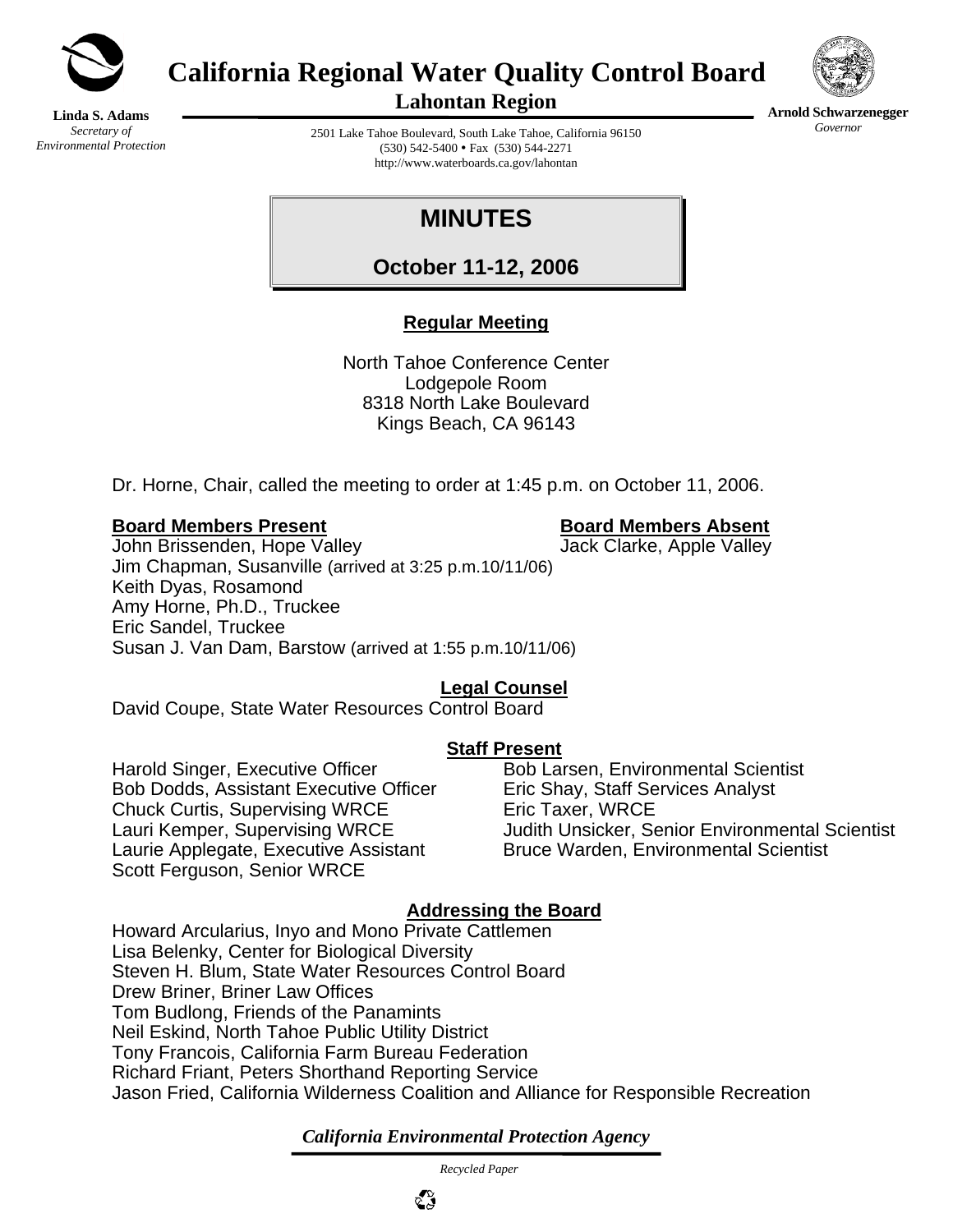John Friedrich, League to Save Lake Tahoe Lori Gillem, Los Angeles Department of Water and Power Mark D. Hudak, Carr, McClellan, Ingersoll, Thompson & Horn Geary Hund, the Wilderness Society and a Coalition to Protect Surprise Canyon Jordan Kahn, Tahoe Regional Planning Agency Richard Ross, Tahoe Cattlemen's Association Dirk Schoonmaker Todd Swickard, Lassen County Cattlemen's Association Bill Thomas, Centennial Ranch Raymond Tremblay, Los Angeles County Sanitation Districts Lisa Wallace, Truckee River Watershed Council

#### **1. PUBLIC FORUM**

Raymond Tremblay, Los Angeles County Sanitation Districts, handed out and discussed a letter dated October 11, 2006 to the Board regarding delays to compliance with Regional Board Order No. R6V-2004-0038, Lancaster Water Reclamation Plant. Mr. Tremblay asked the Board to expedite permitting of the Lancaster Water Reclamation Plant and Eastern Agricultural Site and to modify the compliance schedules contained in the Board Order to reflect the schedule impacts due to actions beyond the control of the District.

#### **2. MINUTES**

#### **Minutes of the Regular Meeting of September 13 and 14, 2006 in Lancaster, California**

The September minutes were not prepared in time to be considered by the Board. They will be considered at the Board's November meeting.

#### **OTHER BUSINESS**

#### **11. Executive Officer's Report**

Note: With the arrival of Board member Susan Van Dam at 1:55 p.m., the Board had a quorum.

Mr. Singer discussed items from the October 2006 written report and handed out a press release from the Pacific Rivers Council entitled: California's Harmful Fish Stocking Practices Challenged – *Conservationists Seek Review of Impacts on Imperiled Species.*

The Board discussed the 2007 Board Meeting Schedule. The Board decided to continue meeting on the second Wednesday/Thursday of each month except for the month of September. The Board will meet on September 5-6, 2006. The Board will not meet during the months of August and December.

*California Environmental Protection Agency*

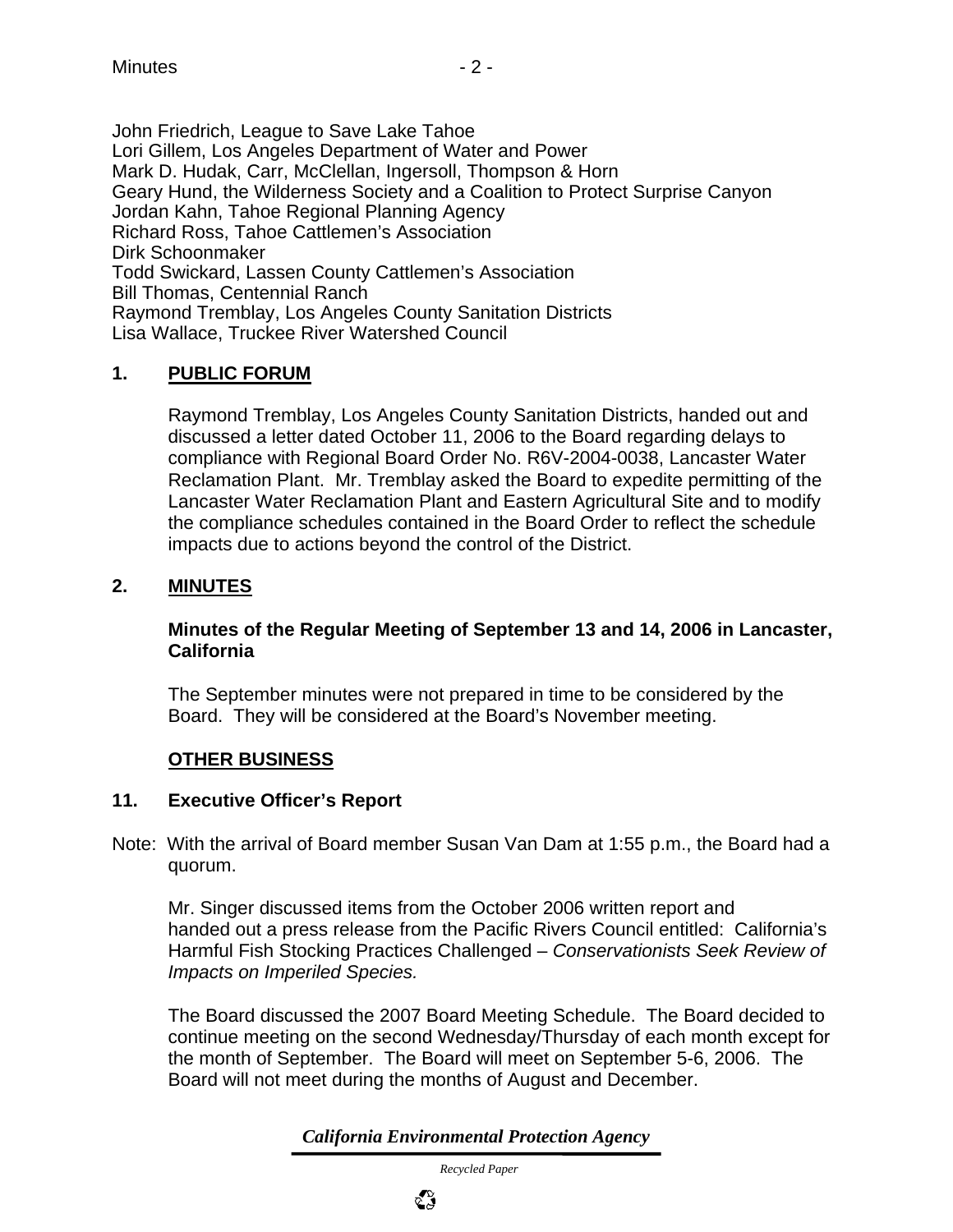## **3. ADOPTION OF THE UNCONTESTED CALENDAR**

Item 4 was considered on the uncontested calendar. Item 5 was removed from the uncontested calendar at Dr. Horne's request.

• **Motion:** Moved by Mr. Brissenden, seconded by Mr. Sandel and **unanimously carried** to adopt Item 4 on the uncontested calendar. Note: Mr. Chapman was not present for the vote.

### **RESCISSION OF WASTE DISCHARGE REQUIREMENTS**

**4. Rescission of Waste Discharge Requirements for the Turney Medical Office, South Lake Tahoe,** El Dorado County

See Item 3 for Board action.

#### **REVISED WASTE DISCHARGE REQUIREMENTS**

#### **5. Amendment to Waste Discharge Requirements/NPDES Permit for the City of South Lake Tahoe, El Dorado County, and Placer County Storm Water/Urban Runoff Discharge**

This item was removed from the uncontested calendar at Dr. Horne's request.

Dr. Horne opened the public hearing and asked if there was anyone wishing to present evidence or testimony relevant to the Order. Hearing none, the public hearing was closed.

Mr. Singer discussed the late revision sheet.

Dr. Horne encouraged Water Board staff and the dischargers to work closely together to meet the revised date of May 1, 2007 for Storm Water Management Plan submittal. She noted that she would not look favorably upon extending the deadline for plan submittal again.

• **Motion:** Moved by Mr. Dyas, seconded by Mr. Sandel and **unanimously carried** to adopt Item 5 with the late revision sheet. Note: Mr. Chapman was not present for the vote.

#### **OTHER BUSINESS**

#### **6. Grazing Workshop**

Bruce Warden discussed regulatory strategies for grazing. He noted staff recommends a watershed-based grazing waiver with a geographic focus, (beginning implementation with the Bridgeport Valley), covering irrigated pasture and non-irrigated rangeland, and watershed data collection, assessment, and

*California Environmental Protection Agency*

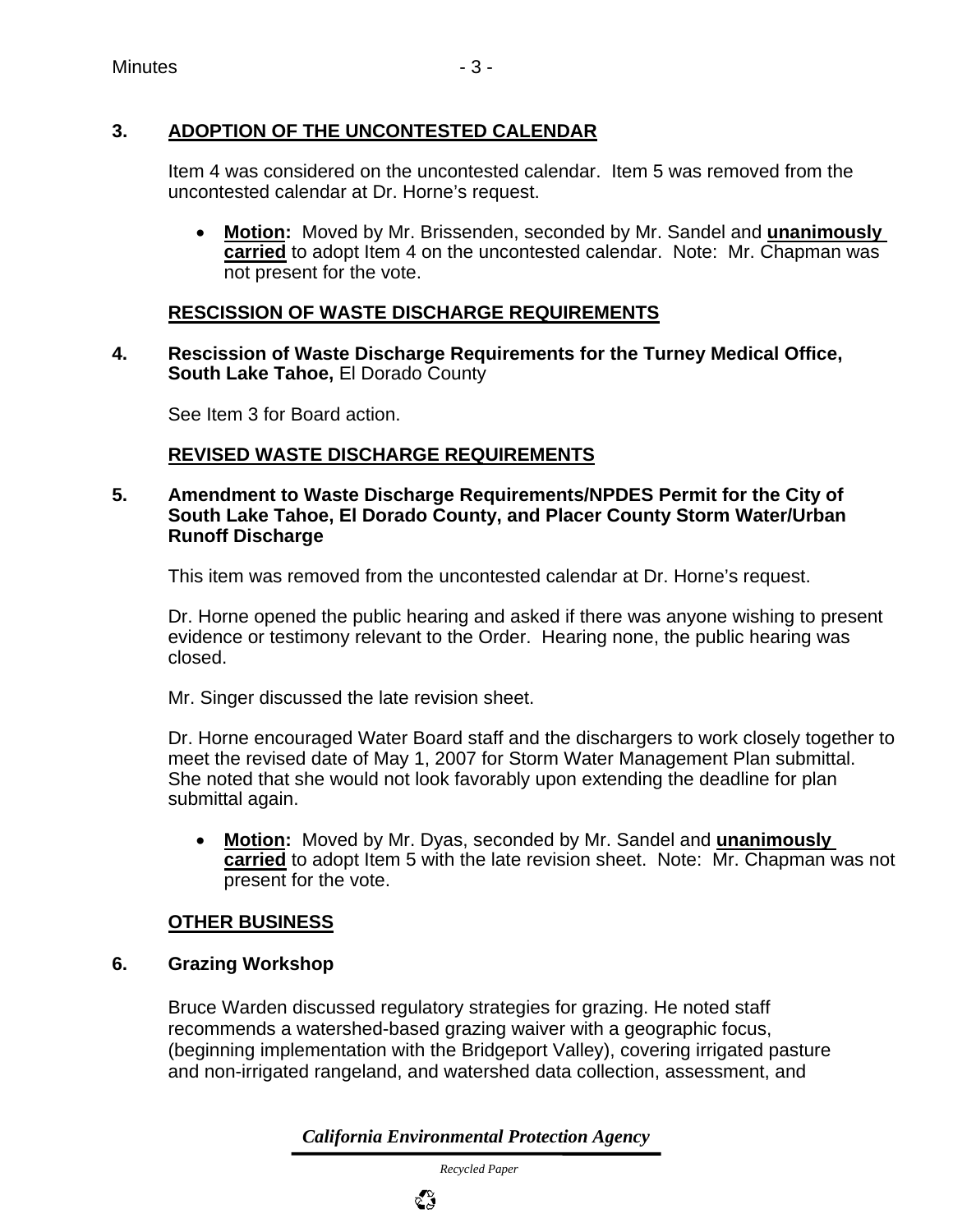monitoring focused on bacteria. Staff plans to bring a waiver for the Board's consideration in the spring of 2007.

Addressing the Board: Lori Gillem, Los Angeles Department of Water and Power; Tony Francois, California Farm Bureau Federation; Todd Swickard, Lassen County Cattlemen's Association; Bill Thomas, Centennial Ranch; and Richard Ross, Tahoe Cattlemen's Association.

Note: Board member Jim Chapman arrived at 3:25 p.m.

Board members discussed the regulatory strategies recommended by staff and generally agreed with the strategies for grazing regulation. Mr. Chapman voiced concern with including non-irrigated rangeland unless a specific problem has been identified. Dr. Horne asked how staff plans to address issues with pack stations. Mr. Singer noted staff is looking at pack stations on a problem-specific basis, utilizing enforcement tools when necessary.

Dr. Horne suggested staff schedule Board consideration of the waiver for May or June 2007 to provide additional time for comments. Ms. Kemper explained that up until the present time, the ranchers have been monitoring voluntarily. She noted staff would prefer to have the waiver in place by spring of 2007 to ensure continued monitoring. Mr. Singer noted the waiver could be scheduled in May or June 2007 for Board consideration and if needed, he could use his authority under section 13267 of the Water Code to impose spring monitoring.

Dr. Horne thanked the ranching community for working cooperatively with staff.

#### **7.** *Public Hearing* **– 2006 Triennial Review of the Water Quality Control Plan for the Lahontan Basin**

Dr. Horne opened the public hearing.

Dr. Judith Unsicker gave the staff presentation.

Addressing the Board: Geary Hund, the Wilderness Society and a Coalition to Protect Surprise Canyon (handout); Lisa Belenky (handout), Center for Biological Diversity; Tom Budlong, Friends of the Panamints; Jason Fried, California Wilderness Coalition and Alliance for Responsible Recreation; Bill Thomas, Centennial Ranch; Howard Arcularius, Inyo and Mono Private Cattlemen; Ray Tremblay, LACSD (handout); Lisa Wallace, Truckee River Watershed Council (handout); and John Friedrich, League to Save Lake Tahoe.

With no further testimony, the public hearing was closed.

*California Environmental Protection Agency*

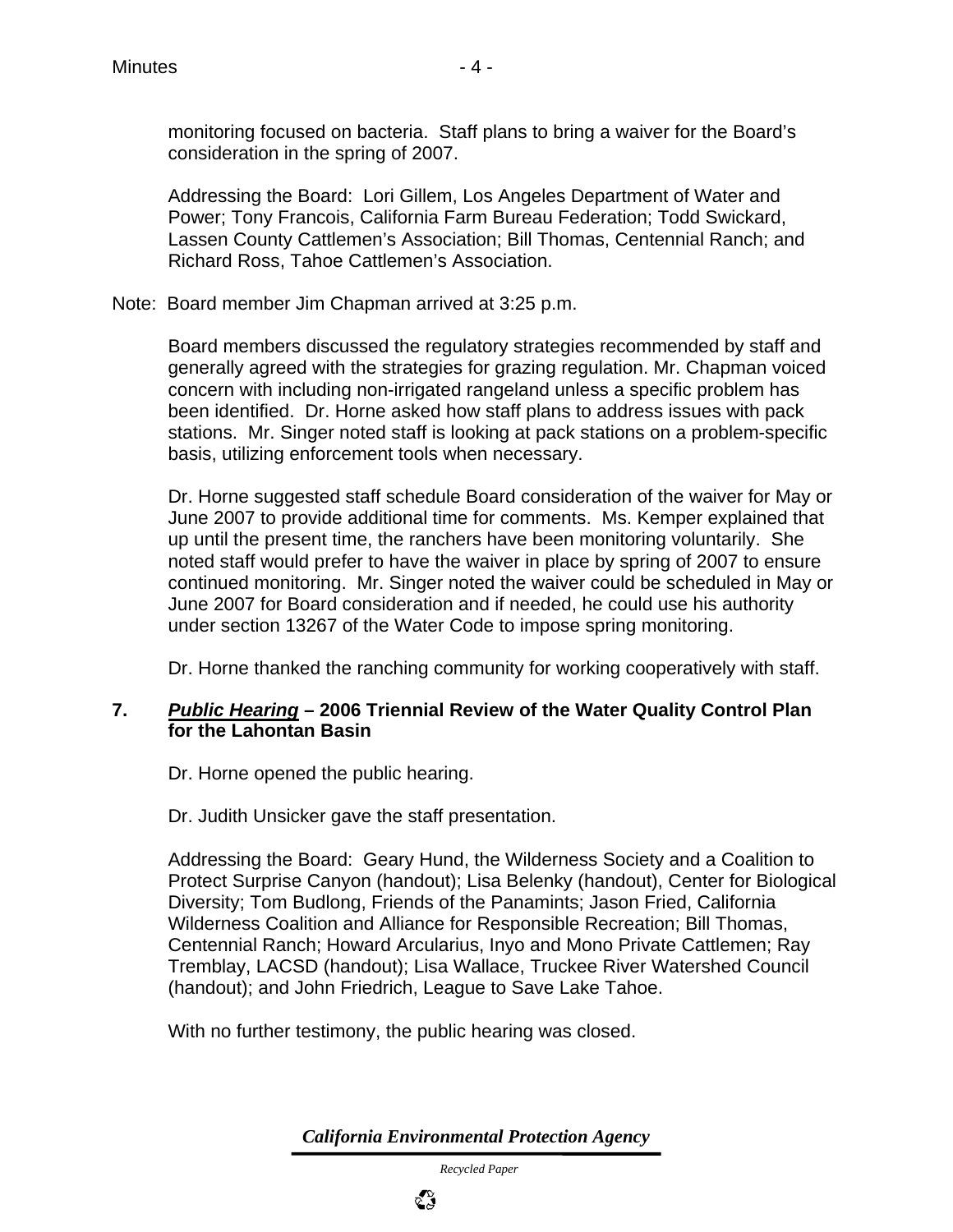Note: The Board took a dinner break at 5:30 p.m. Item 7 was continued to the evening session following Item 10. See pages 6, 7 and 8 for the continued discussion of Item 7 and Board action.

#### **Regular Meeting, Continued 7:00 p.m., October 11, 2006**

Dr. Horne called the meeting to order at 7:00 p.m.

#### **9. PUBLIC FORUM**

No one addressed the Board during the Public Forum.

#### **ENFORCEMENT ACTION**

- **10.** *Continued Public Hearing* **Consideration of a Proposed Settlement of Administrative Civil Liability, or, in the Alternative, Imposition of Civil Liability Proposed in Complaint No. R6T-2005-0029 Issued to C. Geoffrey and Christine Davis, Hans and Margaret Coffeng, and Pacific Built, Inc., for Violation of Waste Discharge Prohibitions Prescribed in the Water Quality Control Plan for the Lahontan Region, for the Unauthorized Discharge of Untreated Domestic Wastewater to Lands Below the Highwater Rim of Lake Tahoe on July 19, 2005 at 7770 and 7780 North Lake Boulevard, Kings Beach, Placer County**
- Note: This item was transcribed by an electronic court reporter. To purchase a transcript, contact Peters Shorthand Reporting Corporation at (916) 362-2345. The item was also recorded.
- Note: Mr. Sandel declared a conflict of interest and did not participate in this item.
	- Dr. Horne read an opening statement outlining the hearing procedures.

David Coupe, counsel to the Board and member of the advisory team, discussed concerns with the Order as originally proposed and outlined options available to the Board. Mr. Coupe noted the advisory team could support the Order if the designated parties would stipulate that they would not challenge the Order accepting settlement by filing a petition with the State Water Board or challenge the Lahontan Water Board should it become necessary in the future to convert the settlement Order to a judgment. Mr. Coupe noted the designated parties recently submitted a revised proposed Order that appeared to address his concerns. Mr. Coupe answered questions from the Board.

Harold Singer, Executive Officer, and member of the advisory team, answered questions from the Board regarding notification of utilities and previous supplemental environmental projects (SEPs) accepted by the Board.

*California Environmental Protection Agency*

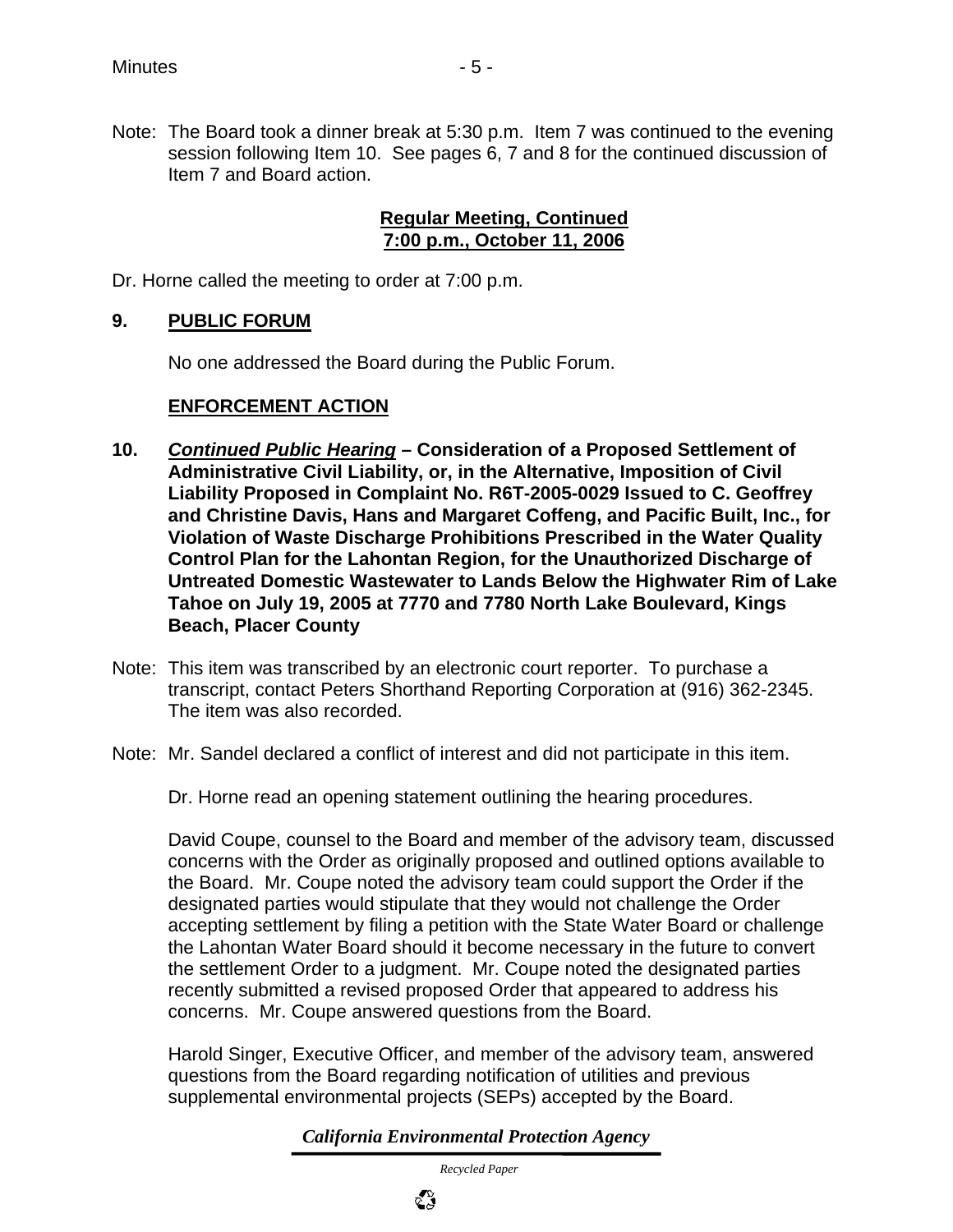Mr. Coupe suggested that the designated parties endorse the additional findings on the record as part of their presentations.

Mark Hudak, counsel representing Davis and Coffeng asked the Board to adopt the proposed Order. Mr. Hudak stipulated to the additional protections included in the Order.

Drew Briner, counsel representing Pacific Built, asked the Board to approve the proposed Order. Mr. Briner stipulated to the revisions in the Order.

Mr. Coupe and Mr. Blum discussed section 13328 of the Water Code relative to the proposed Order.

#### **Comments by Interested Persons**

The following interested persons provided comments:

Dirk Schoonmaker; Neil Eskind, North Tahoe Public Utility District; and Jordan Kahn, Tahoe Regional Planning Agency.

Dr. Horne closed the public hearing.

Board members discussed imposing the Administrative Civil Liability versus settlement; the SEP, and the amount of the settlement. Mr. Chapman discussed his reasons for not supporting the proposed settlement agreement. He felt the burden of responsibility was wrongly placed and that the government agencies involved shared in the responsibility for the incident. Dr. Horne felt the settlement amount was too low because the impact on beneficial uses was the same regardless of how much was discharged.

• **Motion:** Moved by Mr. Dyas and seconded by Mr. Brissenden to adopt the proposed settlement Order with the late revisions. Voting yes: Mr. Brissenden, Mr. Dyas and Ms. Van Dam. Voting no: Dr. Horne and Mr. Chapman. **Motion carried 3-2.**

#### **7.** *Public Hearing* **– 2006 Triennial Review of the Water Quality Control Plan for the Lahontan Basin (continued)**

Note: This item was continued from the afternoon session. See page 4 for the first portion of the discussion.

*California Environmental Protection Agency*

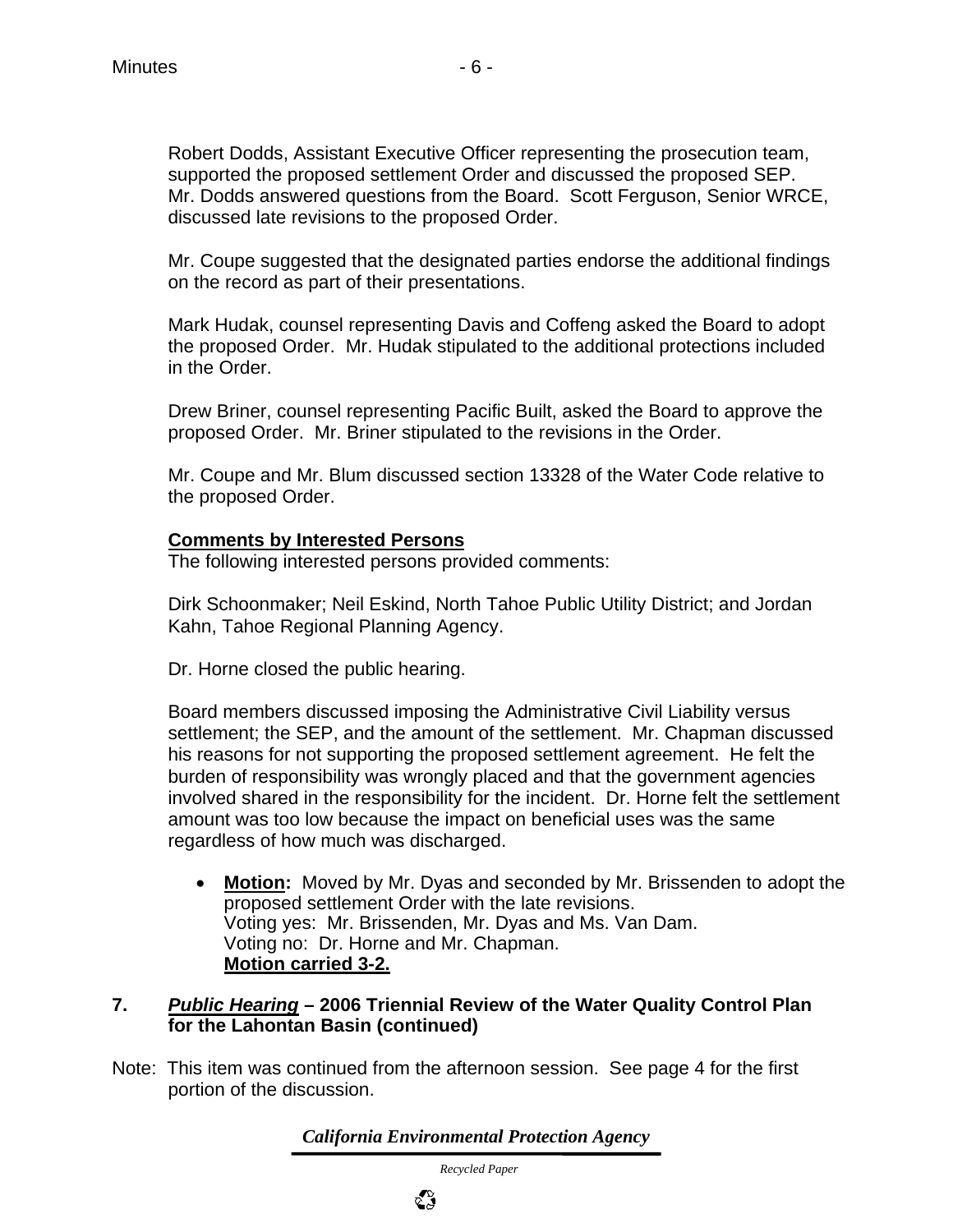Note: Mr. Sandel joined the Board.

Board members discussed Table 2 – Draft 2006 Triennial Review Priorities and Attachment A to the proposed Resolution – Lahontan Water Board's Priority Planning Issues for 2006-2009. The Board commented on the following issues:

#### Issue 1 – Lake Tahoe Shorezone Amendments

Board members supported this issue assuming the environmental document analyzes the water quality environmental impacts to Lake Tahoe. Staff should continue to participate in TRPA's shorezone ordinance amendment and EIS preparation process. The Board discussed the need to remain independent and vigilant in protecting water quality in Lake Tahoe. Mr. Chapman suggested looking at bigger issues, such as sewer lines within the shorezone, when considering this issue.

Issue 2 – Natural Sources Exclusion/Controllable Factors Language Mr. Singer was asked to research the Board's authority to address the effect of groundwater pumping on water quality as a controllable factor.

#### Issue 3 – Revised Exemption Criteria for Truckee River and Little Truckee River 100-year Floodplain Prohibitions

The Board expressed concern that water quality in the Truckee River Basin not be relaxed. The Board supported limited exemption criteria protective of water quality and asked that a narrower definition of public recreation be included with this issue. Dr. Horne asked staff to consider adding the October 15 to May 1 grading deadline to the Basin Plan for the Truckee River Basin and Mammoth Lakes area.

#### Issue 6 – Editorial Update of Entire Plan

Mr. Chapman cautioned staff not to inadvertently change substance when making minor editorial changes to the Basin Plan.

#### Outstanding National Resource Water and/or BIOL Use Designation for Surprise Canyon Creek, Panamint Valley Watershed

This item will be added to the Priority List (Attachment A of the proposed Resolution).

Mr. Brissenden asked that consideration be given to designating the East Carson and West Walker Rivers as Outstanding National Resource Waters and asked Mr. Singer to include an item in the November Executive Officer's report.

Mr. Chapman suggested staff make changes to Attachment A of the Resolution based on the Board's comments and direction and bring the matter back to the November meeting for review and action. Board members discussed the suggestion and it was decided to post the revised Resolution and Attachment A

*California Environmental Protection Agency*